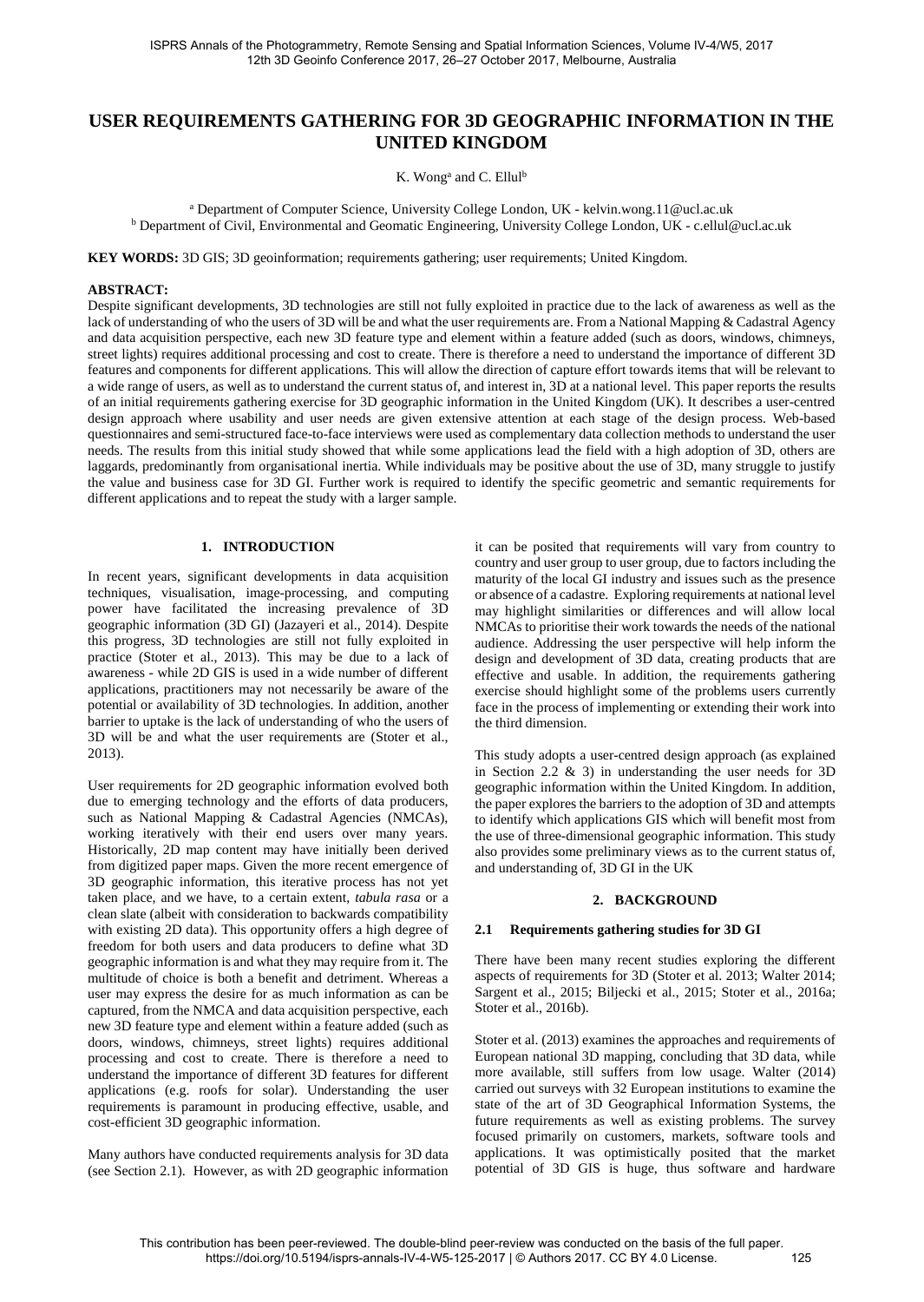manufacturers will invest heavily into the field, overcoming many of the existing problems identified in the study (Walter 2014). Biljecki et al. (2015) conducted a desk-based review of existing literature to investigate the utilisation of 3D city models. The authors conclude that 3D city models were used in at least 29 uses cases within more than 100 applications, although only 5 use cases utilised 3D city models beyond visualisation (Biljecki et al. 2015). Stoter et al. (2016a) detailed the experiments and latest efforts on 3D mapping within seven European NMCAs, from the production of a common national 3D visualisation environment in Sweden to the expansion of online web portals to incorporate 3D capabilities in Switzerland. While some countries (Switzerland and the Netherlands) already offer 3D building geometry, others (Poland and Finland) have begun similar programs with the aim of releasing 3D datasets in the next 2 years (Finland). The authors concluded that while significant steps have been made, 3D data produced was still underused (Stoter et al. 2016a). From a more technical perspective, Stoter (2016b) presented the results from a workshop focusing on the sharing of generalisation requirements for NMCAs. Specific to the UK, Sargent et al. (2015) outlined the research efforts of Ordnance Survey in designing a 3D product, with a focus on the variety of 3D building heights available. The authors concluded that with the large investment in the processes and infrastructure, NMCAs "need to get 3D modelling almost right the first time" – and produce data that is fit for purpose, of a high enough quality and that can be maintained and developed over time. To help understand this mismatch between availability of 3D data and its use, EuroSDR 3D SIG have recently completed a study on identifying the economic value of 3D geographic information (Wong 2015; Stoter et al. 2016). Six use cases were selected for value chain analysis, with two selected (Floor Management and Urban Planning) for further cost-benefit analysis study (EuroSDR 2017). Detailed results will be published by the end of 2017.

## <span id="page-1-0"></span>**2.2 User-centred design**

User-centred design is the process in which end-users influence how a design takes shape (Abras et al. 2004). It places a high importance on usability and user needs at every stage of product development leading to more effective, efficient, and safer products with higher levels of acceptance and success (Sharp et al., 2002), and a large part of user-centred design is the gathering and understanding of user requirements.

**2.2.1 Requirements gathering methods:** Requirements gathering or elicitation is the process of collecting the requirements of a system from users, customers, and other stakeholders with the goal of producing a set of requirements which is, as far as possible, complete, consistent, relevant and reflects what the users want (Sommerville and Sawyer, 1997). There are many suggested approaches and frameworks in gathering user requirements (Alexander and Beus-Dukic, 2009; Goldsmith, 2004; Miller, 2009; Pohl, 1994; Sommerville and Sawyer, 1997) but all involve the use of one or more quantitative or qualitative requirements gathering methods. Traditional gathering techniques include questionnaires and surveys, interviews, focus groups, observation, and document analysis (Tuunanen, 2003).

Requirements gathering methods are often used in combination as a means of triangulation - this allows the researcher to draw upon multiple sources of evidence and seek convergence and corroboration through different data sources and methods (Bowen, 2009). It can be seen to provide a "confluence of evidence that breeds credibility" (Eisner, 1991). The mixedmethods approach allow different methodologies to compensate for each other.

**2.2.2 Questionnaires and interviews:** Of the requirements gathering methods, the two most commonly used are questionnaires and interviews. Sharp et al. (2007) suggests that interviews and questionnaires are best used during the beginning and early part of the design cycle, with focus groups, on-site observation, role playing and usability testing better suited for the mid to late stages. Self-administered surveys and questionnaires provide a quick and relatively cheap way to gather quantitative and qualitative data from a large group of people. The process takes a relatively short period of time and the use of web-based questionnaires can allow for easy dissemination to the respondents.

Gill et al. (2008) notes that there are three fundamental types of research interviews: structured; semi-structured and; unstructured. Each vary in levels of organisation. Where structured interviews are essentially verbally administered questionnaires, unstructured interviews are entirely open, without any preconceived theories or ideas. Semi-structured interviews provide a few key questions that can define the subject area, but with the flexibility for interviewees to add more detail and allow for discovery of information that may not have been previously considered pertinent by the researcher. Qualitative data methods are believed to provide a "deeper" understanding of social phenomena than from quantitative methods such as questionnaires (Gill et al., 2008). Interviews, however, can be costly and time-consuming in setting up, interviewing, transcribing, and analysing.

## **3. METHODOLOGY**

## <span id="page-1-1"></span>**3.1 Selecting a Requirements Elicitation Method**

The choice of requirements elicitation methods was based on meeting the following needs to address the research objectives:

- 1. There must be a balance between breadth (to ensure as many potential users of 3D geographic information are covered) and depth (to ensure that enough useful information can be elicited);
- 2. Combining diverse elicitation approaches should optimise the quality of the data (as suggested by Bowen, 2009). Consistency within respondents can be checked by gathering similar information using various methods.
- 3. The technique(s) should be administrable within the time-frame of the study;

Considering the above factors, web-based questionnaires and semi-structured face-to-face interviews were selected as the two primary data collection methods in this study. The methodologies have complementary strengths and weaknesses - while a questionnaire provides breadth in sample size, semi-structured interviews provided depth and allowed for further interrogation and clarification (Harris and Brown, 2010). The same set of questions was used for both the questionnaire and interviews. This ensured a level of consistency for the subsequent analysis despite the paradigmatic differences in the methodologies. Although both questionnaires and interviews are susceptible to response bias, care was taken during the formation of the questions as well as the subsequent analysis to ameliorate ill effects. Other requirements elicitation methods such as on-site observation and focus groups, although not adopted in this study,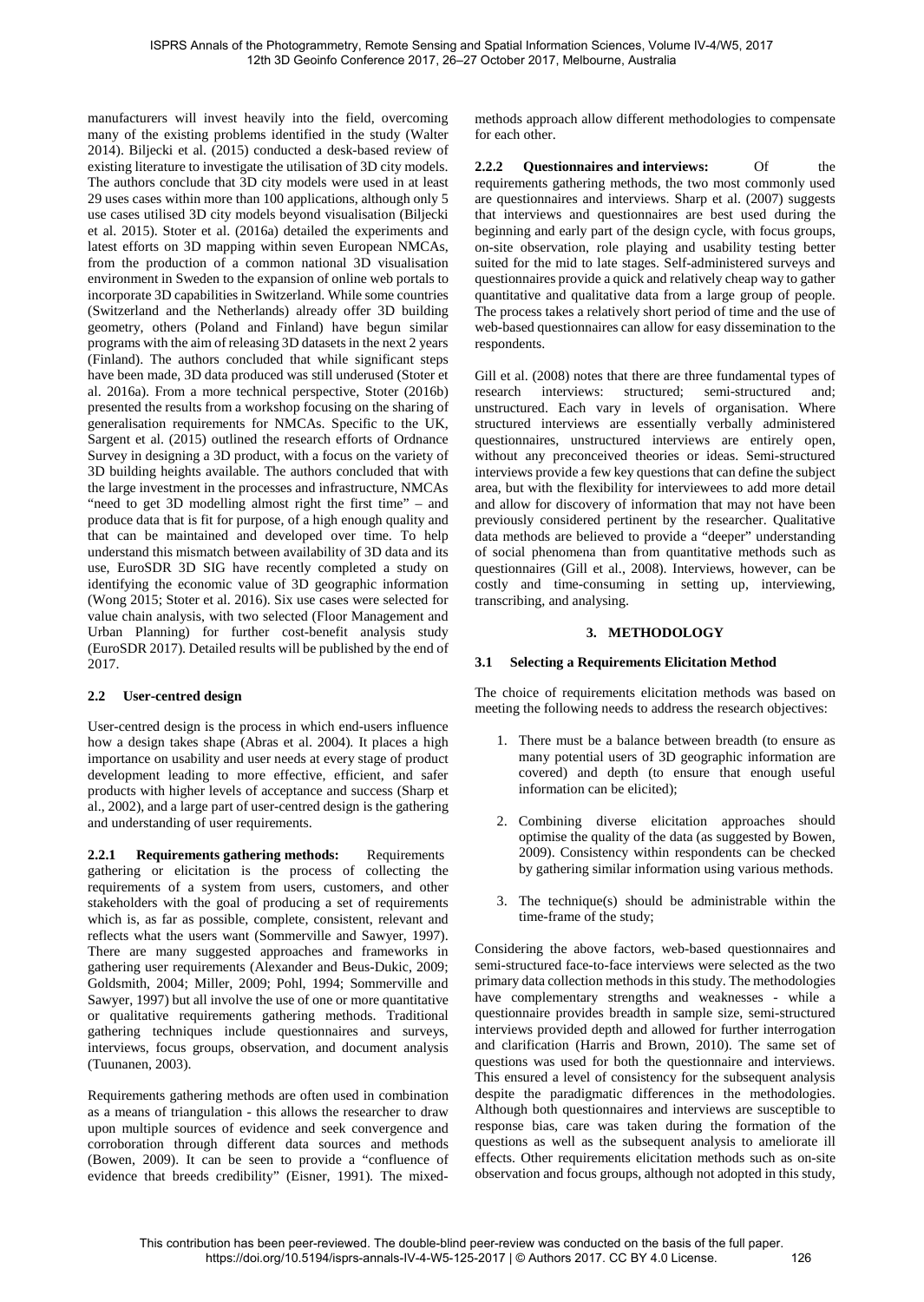may be appropriate in future work to gain a deeper understanding of the user.

## <span id="page-2-4"></span>**3.2 Participants**

The main target group of the questionnaire and interviews were professionals who work either directly or indirectly with geographic information. As the applications of GI are numerous, a fully random sample that covered all the areas of interest would be difficult to ascertain. Therefore, a purposive maximum variation sample used in this study, whereby a wide range of participants were selected to sample for heterogeneity and maximise diversity relevant to the research questions. The participants were recruited within the authors' personal network, Ordnance Survey's network, through online special interest groups, mailing lists and social media. The web-based questionnaire was distributed via email and the use of chain sampling recruited further participants within the acquaintances of existing participants.

## <span id="page-2-0"></span>**3.3 Formulating the questions**

The full questionnaire can be found at: [https://opinio.ucl.ac.uk/s?s=43711.](https://opinio.ucl.ac.uk/s?s=43711) Participants were asked a range of questions which fell within four sections:

- 1. Overview of GIS experience<br>2. Who are vour end users?
- 2. Who are your end users?<br>3. Knowledge of 3D GIS
- 3. Knowledge of 3D GIS  $\frac{A}{A}$  Existing and potential
- 4. Existing and potential uses of 3D or 3D GIS

Sections 1 and 3 aimed to understand the awareness of the participant of both 2D and 3D geographic information technologies. Section 2 and 4 explored the applications and specific tasks the participant may use geographic information for in 2D and 3D, as well as both currently and potentially in the future. As users may not be familiar with 3D GI, caution was taken to ensure that participants were able to understand the questions and articulate their views by not using overly technical language.

## **3.1 Ethics and data protection**

Only summarised results are presented in this study, which ensure that individual participants cannot be identified, allowing for open and candid discussions. Adequate measures were carried out to ensure confidentiality of the participants' responses $<sup>1</sup>$ .</sup>

## **3.2 Pilot and full study**

A pilot study of the questionnaire was carried out with 10 participants to pre-test the questions prior to the full-scale study. This allowed the identification of any problems with any ambiguities, vagueness, or inaccuracies. Two main changes resulted from the pilot. Firstly, participants found the questionnaire to be too long and disliked repetition of questions between use of 2D and 3D. Secondly, participants found hypothetical questions on 3D GI (e.g. "Is there anything you would love to be able to do in 3D?") very difficult to answer. The final questions were altered accordingly to incorporate the feedback from the pilot.

<span id="page-2-2"></span><sup>1</sup> This study is compliant with the Data Protection Act 1998. Data Protection Registration Number: Z6364106/2016/01/27. UCL Ethics Project ID Number: 8319/001.<br><sup>2</sup> Coding carried out using NVivo11, a computer aided qualitative data analysis tool

For the full study, the final questionnaire was delivered on a webbased survey tool. The tool provided a framework to distribute surveys, manage responses and generate summary reports. Semistructured interviews were carried out in person with a guide to structure the process, corresponding to the four sections outlined in sectio[n 3.3.](#page-2-0) 

## **3.3 Data analysis**

Each interview was recorded and transcribed manually. Both the responses from the questionnaires and the interviews were imported and coded. [2](#page-2-3) For the interviews, thematic analysis was selected as the most appropriate approach in answering the research questions. It provided a clear structure to record patterns within the data using a transparent, coherent, and consistent coding strategy. The framework was designed to seek for repetition, similarities and differences within the data allowing for responses from participants of a wide-range of backgrounds to be analysed under a single framework.

#### **4. RESULTS**

## **4.1 Summary of the questionnaire results**

A total of 64 responses were received, although at different levels of completion. From the total, 35 responses were fully completed. The disparity in completion rate can be attributed to the structure of the questionnaire. While it begins with relatively simple and closed questions, the latter half included open-ended questions which required the participants to produce an original and personal response. The incomplete responses were not discarded as the replies to the closed-ended questions were still useful. The sample size *n* for each question is noted in the caption of each of the figures below to indicate the absolute number of responses. A selection of results is presented below.

[Figure 1](#page-2-1) presents the distribution of professions the participants work in. Although there was overrepresentation within infrastructure & transport and urban planning, there was otherwise a good spread of participants. Note that of the suggested applications, the following sectors were not represented by any participant: arts & entertainment, emergency services, forestry, navigation & routing, solar, and virtual reality & gaming.



<span id="page-2-1"></span>Figure 1. Which sector do you work in? (*n*=53)

<span id="page-2-3"></span>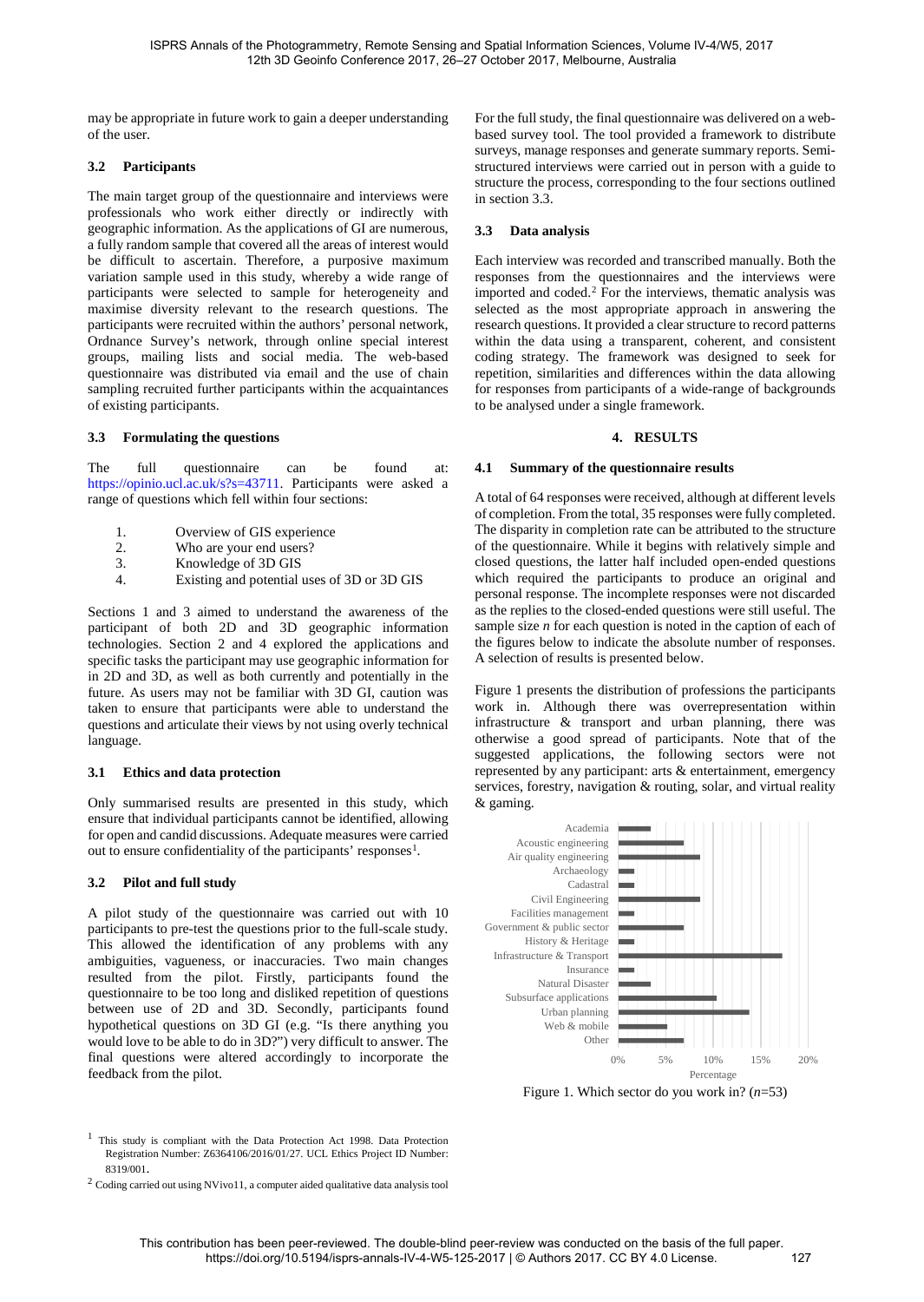**Potential of 3D geographic information:** Participants were presented with a list of suggested 3D geographic information and were asked which they would use it within their day-to-day work. Note that the participants were free to interpret what each category of 3D information represented and its content included. For example, the category of 3D roads encompasses everything from simple 2.5D linear features with a single height to "true" 3D features that can model complex bridges and overpasses. This simplification allowed the participants more freedom to consider the 3D information and its applications more abstractly, without being overburdened with technical details.



<span id="page-3-0"></span>Figure 2. If you had access to any of the following 3D information, which would you use in your day-to-day work? (*n*=32)

[Figure 2](#page-3-0) shows the wide range of potential 3D geographic information selected by the participants. The top six include: 3D roads (72%); building height (69%); location of underground utilities (59%); number of floors of a building (53%) and; vertical location of an address (50%). The participants were asked to elaborate on their perceived potential uses of the different 3D information. The responses, however, were predominantly single-sentenced and vague. There was a tendency to allude to 3D being "useful" and "beneficial" without explicitly defining its application.

**Requirements by application:** The spread of user groups show in [Figure 1](#page-2-1) allowed the exploration of differences in requirements between the sectors. Participants identifying themselves from the urban planning sector tended towards a dichotomous approach in requirements. 3D information on building attributes such as height, number of floors, vertical location of addresses as well as other infrastructure such as roads were highly selected. There was, however, little to no interest in other suggested 3D geographic information, perhaps due to the scale the participants worked in. Urban planners tend to work at a regional or local scale, thus building scale information on volume, windows and doors, texture, and roof structure may not have been of interest. In contrast, air quality & acoustic engineers may work at building and/or street scale, as both pollutant and signal propagation can vary immensely over a short distance. The results showed that participants who identified themselves as air quality or acoustic engineers had similar requirements to urban

planners but had additional interest in building scale information. Looking towards the subsurface application sector, the expected requirements for underground utility and mineral information were confirmed by the results. There is, however, an equal level of interest in above ground information. Within the free-text area, participants from the subsurface application sector expressed that above ground information would be useful for tasks such as assessing anthropogenic change and exposure analysis for identifying infrastructure vulnerable to certain natural hazards.

While general trends could be extracted from each sector, additional work with a larger sample is required to identify more specific information on 3D requirements. Further, revising the question to allow for a less binary response would be useful in gauging the level of interest for each piece of 3D geographic information.

**4.1.1 Awareness of 3D GI:** This was assessed through four questions:

- *Are you aware of 3D data and/or 3D GIS?*
- *Do you actively use 3D data and/or 3D GIS?*
- *Do your day-to-day deliverables include a 3D component or any aspect of the vertical dimension?*
- *If you are not using 3D data and/or 3D GIS, why?*

Of the participants, 54% of the participants have at least a basic understanding or are actively using 3D, while 31% have either just heard of it in passing or would like to learn more. 14% have no knowledge or awareness of 3D. A question on the participant's active use of 3D data and/or GIS reveals that that just under a quarter (23%) of participants actively use 3D, with another 17% of participants indicating they use 3D, but only rarely. It is promising to see that while 57% of participants don't use 3D, of that group, 92% have expressed interest in using 3D in the future. A follow-up binary question asked the participants if their day-to-day deliverable included a 3D component or any aspect of the vertical dimension. This was a simple question used to identify the split of the participants and their perception on the third dimension in their work. The result showed that 69% of the participants consider their work to have a component of 3D. This is in stark contrast to the previous question where only 23% of the participants actively use or interact with 3D.

Lastly, participants were asked "If you are not using 3D data and/or 3D GIS, why?". The aim was to directly enquire about the specific barriers to the adoption of 3D within their organisation. Two responses stand out as the barrier to 3D: 1) Role currently does not include 3D (29%) and; 2) Did not know it existed (35%). Participants were asked to elaborate on further in free texts. Some of the comments include:

*"It often exceeds level of detail required i.e. we get an answer in 2D that is accurate enough. Additional cost is not worth it."*

*"3D software is still slow and requires a lot of preprocessing of the data. Also, often not required for the type of business questions that are being asked."*

*"A lot of the use cases we have would not benefit from the additional overhead of dealing with 3D."*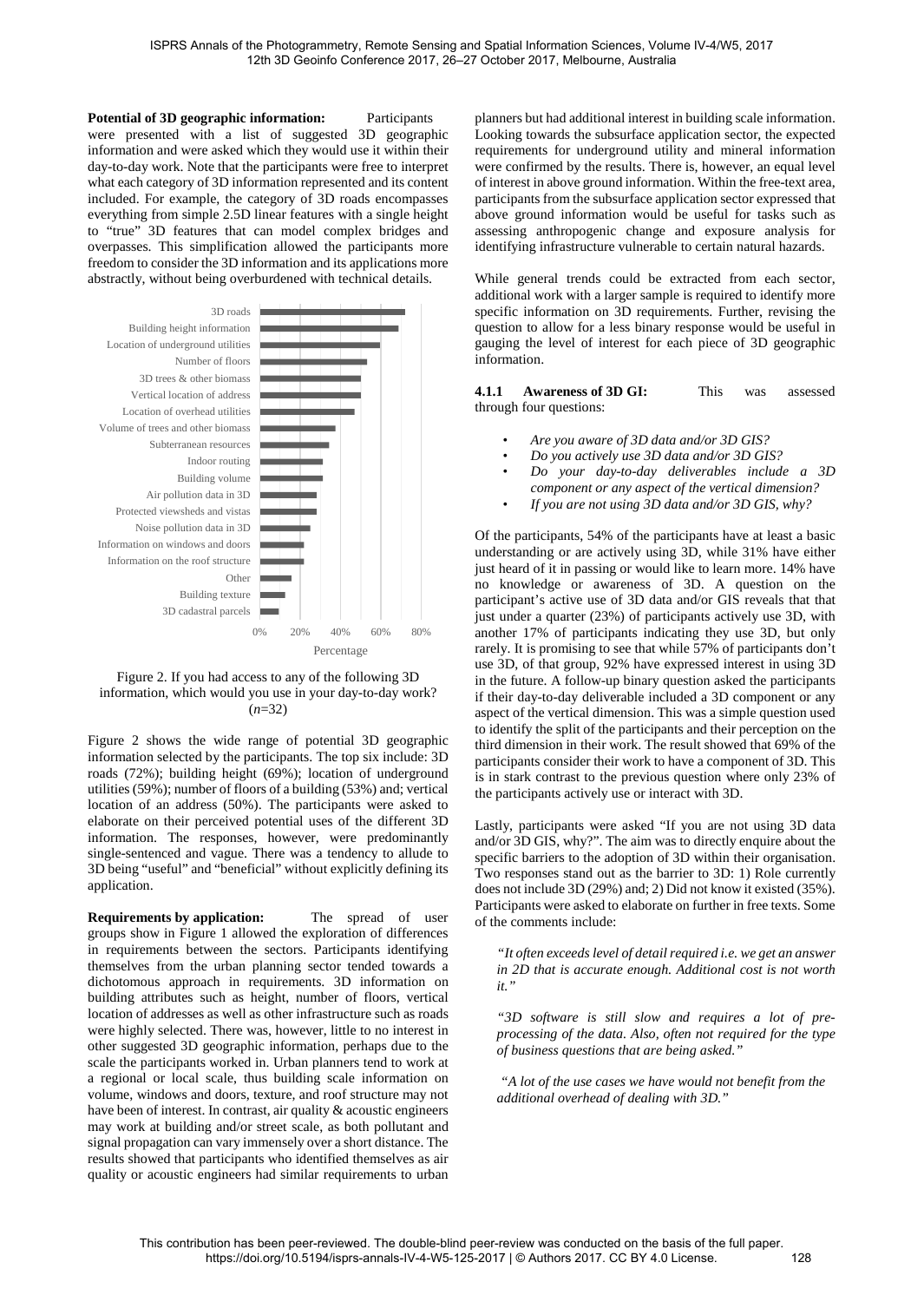#### ISPRS Annals of the Photogrammetry, Remote Sensing and Spatial Information Sciences, Volume IV-4/W5, 2017 12th 3D Geoinfo Conference 2017, 26–27 October 2017, Melbourne, Australia

| <b>3D</b> Information             | Participants' comments                                                                                                                                                                                                                                                                                                                                                                                                                                                         |
|-----------------------------------|--------------------------------------------------------------------------------------------------------------------------------------------------------------------------------------------------------------------------------------------------------------------------------------------------------------------------------------------------------------------------------------------------------------------------------------------------------------------------------|
| Vertical location<br>of address   | I think we would find most useful the floor plans of buildings and their actual heights. For example, they<br>have actual building heights in Ordnance Survey data which is great, because we can create 3D models of<br>our estate if we want. However, it's not much use to use when we're trying to display the complexity of the<br>urban estate as it's known with its different floors. So, it'd be good to understand the vertical location of<br>each of those floors. |
| Roof structure                    | It's quite helpful because we have a contract to maintain and work out how to get up to the green roofs.<br>They are often built without access to them. We've got a dataset of green roofs, but that's really hard to<br>get updated because nobody's monitoring them                                                                                                                                                                                                         |
|                                   | We tried to find information on the roof, the footprint of the roof for each of the buildings, but we couldn't<br>get it. We had done building surveys, we had done floor plates of buildings for all the buildings down the<br>street, but no one had ever done the roof part of it.                                                                                                                                                                                          |
| 3D Cadastral<br>parcels           | We own cables on the outside of the building, but somebody else owns the building, yet there's an<br>overhang and we're responsible well it gets complicated.                                                                                                                                                                                                                                                                                                                  |
|                                   | it'd be useful for the Land Registry and it would be useful if they had some sort of cadastral mapping<br>which was 3D.                                                                                                                                                                                                                                                                                                                                                        |
|                                   | To handle complex ownership situations that we have How we deal with it at the moment is we just<br>register the footprint of the building and the airspace is dealt within the legal documentation. It doesn't<br>necessarily need to be "mapped" to a high degree of accuracy.                                                                                                                                                                                               |
| Air and noise<br>pollution in 3D  | I can see them being useful for planning purposes to prove that you aren't really adding to noise pollution<br>if you're higher up. For example, if you have a roof terrace on a restaurant or a pub, then noise pollution<br>might be bad.                                                                                                                                                                                                                                    |
|                                   | If you need to take into account, let's say, noise pollution at different levels in your planning application<br>that would force our hand and suddenly make a 3D dataset of noise pollution extremely valuable to us,<br>which we would then be willing to pay for.                                                                                                                                                                                                           |
| View sheds and<br>shadow analysis | Because of planning and working with planners and on their protected views, having 3D to see the<br>building heights and information on protected views would be great.                                                                                                                                                                                                                                                                                                        |
|                                   | For estate regeneration, they have to think about the impact on surrounding buildings when proposing<br>new buildings. If you are going to put someone else into the shade, that's a big deal. So, I imagine that 3D<br>data would be useful for modelling that.                                                                                                                                                                                                               |
| <b>Utilities</b>                  | We got so many old services, that are redundant, but are in the public realm but nobody has the ownership<br>for. Knowing when they are going to put in a service instead of just showing up and it's there or you come<br>across them randomly.                                                                                                                                                                                                                               |
| Trees and other<br>biomass        | We own and manage forests, but we also have the responsibility to manage trees on a lot of rural<br>estateThe next step from there I can see is what are the trees, how big are they, are they mature, are they<br>young, what's the likelihood they need some sort of risk assessment, are they more likely to fall over, for<br>example.                                                                                                                                     |
|                                   | Volume of trees and other biomass could be useful for total contribution type work and to look at carbon<br>sequestration                                                                                                                                                                                                                                                                                                                                                      |
|                                   | We also capture details on the height information of trees because the network, for the sub-surface<br>sections, you need to monitor some of this vegetation because they have a direct relationship with the<br>(rail) track. By knowing the embankment, and the nature of the land, you can determine if a landslips or<br>treefall or leaves might happen.                                                                                                                  |

<span id="page-4-0"></span>Table 1. Potential uses of and user requirements for 3D geographic information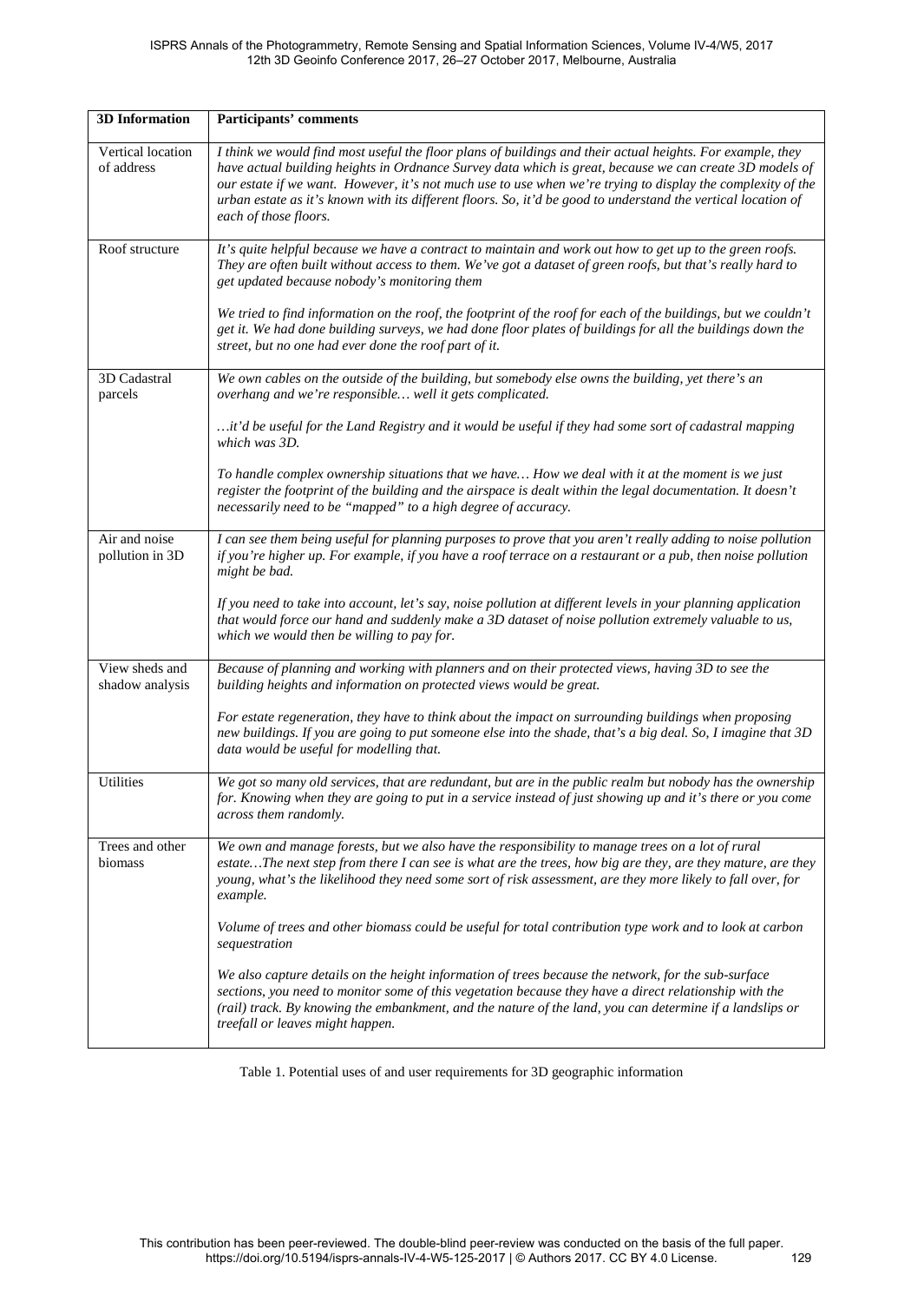

Figure 3. If you are not using 3D data and/or 3D GIS, why not? (*n*=34)

#### **4.2 Summary of the interview results**

Eight face-to-face interviews were carried out with 13 participants. The interviewees were involved in a variety of different GI applications including six from local government, and one representative each from real-estate, energy, environmental planning, transport services, subsurface, construction, and tourism. These sectors were selected to include the some of the dominant applications that were suggested within previous user studies (see Sectio[n 2.1\)](#page-0-0).

**4.2.1 Current state of 3D geographic information:** The interviewees were either actively involved existing uses of 3D within their organisations or were aware of work done by colleagues involving 3D:

*"We will use it when we are using multi criteria analysis, I'm sure, and for a very few purposes on-shore, we probably use it but we employ consultants to do things like viewsheds."* 

There is an understanding of which part of their work contained inherently 3D components but are represented in 2D. For example:

*"Yes, we got tons of underground layers, tunnels basically, but the data is just stored as lines at the moment. This means you wouldn't know which tunnel is above the other, as it's still 2D."*

There was, however, a lack of clear developed examples of the use of 3D GI.

**4.2.2 Barriers to 3D geographic information adoption:** Part of the design of the interview was identify areas where inadequacies from 2D representation could be potentially solved with the use of 3D information. On six occasions, the inadequacies indicated by the interviewees focused more on inherent 2D data quality issues. For example:

*Currency – "If it's insufficient, then there is no data. The accuracy and currency of the data can also be an issue. For instance, if the data is very old and things have changed, and it's not updated then you have an issue where it affects the decision."* 

*Missing data – "More often than not, either you don't have the data you want…or it doesn't exist."* 

The participants also identified other barriers to the adoption of 3D beyond the data itself. In some instances, the data quality issue is inherently 3D. One example is the quality of utilities data:

*"The big thing that was missing, really, was the 3D element. So, they'll give you the 2D, tell you where it is, but they won't tell you how deep below ground it is. Or if they did, it would be a nominal value which might or might not be correct."*

Beyond data quality, there were also organisational or businessrelated barriers which are difficult to overcome by individuals. resulting in the continuation along its current trajectory:

*"The organisation will probably be a little bit behind in the way they think about 3D and the future utility of it because they are so engrained in their day to day processes."* 

This resistance to organisational change can be further split into resource and routine rigidity:

*"We have a big workload and we don't have enough requests from the business to start spending time on it."*

*"…it's expensive and we've never been taught or trained to do that."*

Time and cost is clearly a factor when considering the uptake of 3D geographic information. The lack of a business-case meant that the interviewees were not driven to invest neither time nor money into 3D geographic information. There was a lack of proven cases and the perceived benefit of 3D over existing 2D procedures was less than the total investment into the technology. From an individual perspective, the interviewees were generally positive about the potential of 3D, but the concept tend to be outside their expert and knowledge domain. This unfamiliarity often made 3D seem to be overly complex:

 *"It's a little bit overwhelming at the moment in terms of the technical-ness of it. It just feels very different. So, from that point of view it just feels like a whole new other thing to learn about and try to figure out how to use."* 

Six of the interviewees expressed that they did not know how to interact with or handle 3D data. Although some interviewees and their organisations were 3D capable, the majority did not have the hardware capable to handle 3D. Existing software was also inadequate. The lack of suitable tools to handle, manipulate and interchange 3D data meant that custom applications had to be created in-house.

Lastly the lack of expert knowledge has led to many misconceptions of 3D among the users interviewed. There is a need to define the place and function of 3D geographic information. While some interviewees were aware of the limitations and the capability of 3D GI, others were less well informed. This led to an unrealistic expectation of what 3D GI could deliver – e.g. 3D GI is unlikely to replace detailed architectural CAD models. There is therefore a need to define what 3D GI excels at, but also the limitations of the technology.

## **4.2.3 Benefits of 3D geographic information adoption:**

The interviewees could identify a number of benefits of implementing 3D within their organisation and day-to-day work. The responses, however, were relatively vague and lacked concrete examples of benefits.

**4.2.4 Potential uses of and user requirements for 3D geographic information:** The interviewees were positive about 3D and had many ideas of potential uses of 3D within their fields. A selection of responses is presented in [Table 1.](#page-4-0)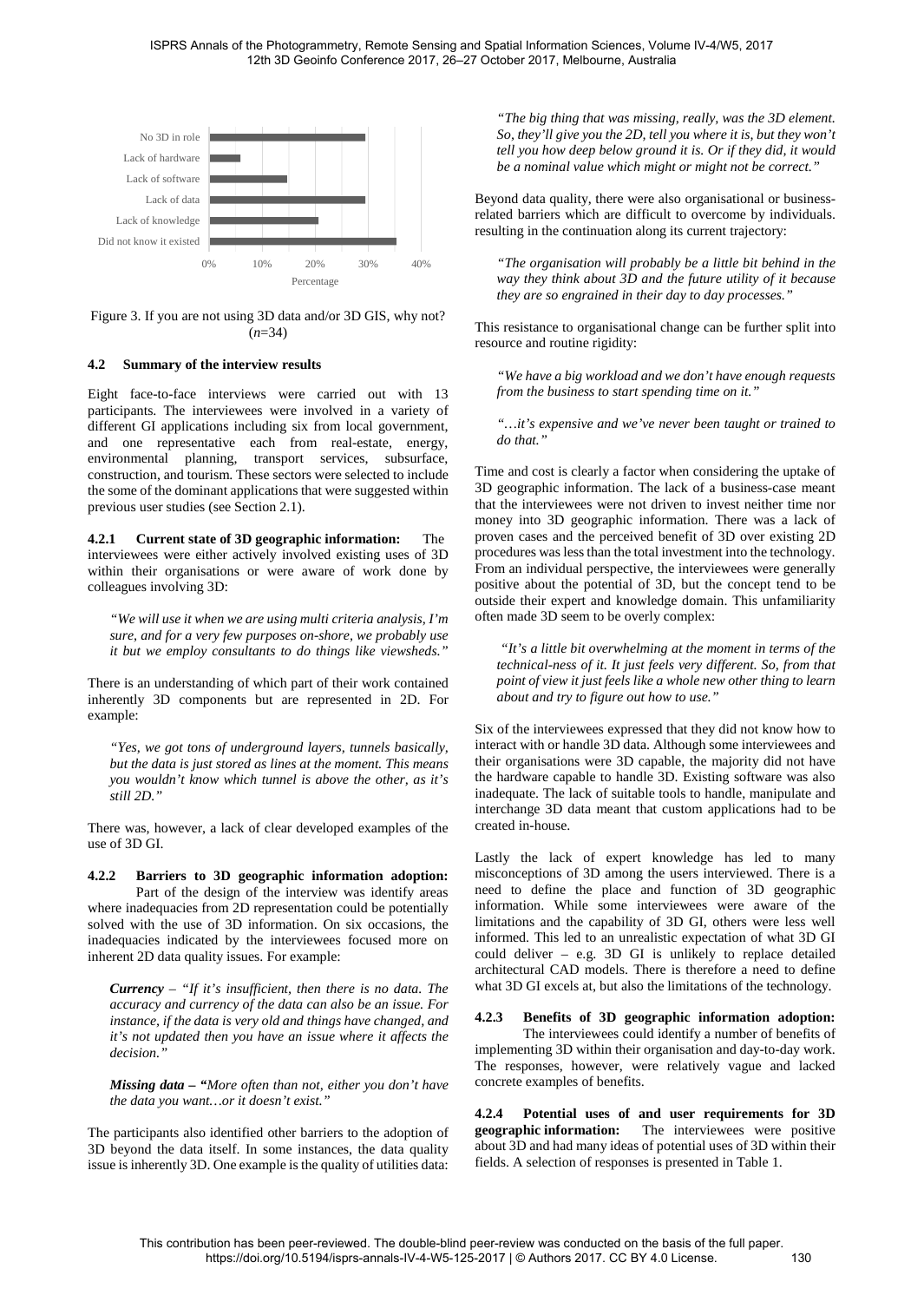#### **5. DISCUSSION**

The objective of this study was to investigate the user requirements for three-dimensional geographic information and to provide an indication of the state of 3D GI as well as assessing the barriers to the adoption of 3D within the UK. Key findings and recommendations are presented below.

#### **5.1 Requirements for 3D geographic information**

Of the wide range of potential 3D geographic information selected by the participants, the top six include: 3D roads (72%); building height (69%); location of underground utilities (59%); number of floors of a building (53%) and; vertical location of an address (50%). The interest from the participant is not only in building-centric information, but equally, the information on the surrounding infrastructure (utilities and roads). Derived 3D information such as air and noise pollution analysis, view shed analysis and shading analysis were also of great interest to the participants. Although the survey participants and interviewees were able to provide one or two examples of potential applications, additional work is required to reveal more specific applications for different geometric and semantic features. This would allow data producers such as NMCAs to justify in producing and providing certain additional 3D information which would meet the 3D needs of specific applications. In general, participants and interviewees found it difficult to articulate what they might want from 3D GI – especially those where 3D is not within their expert domain. Although in both the questionnaire and interviews, participants were able to provide some loose examples, additional work is required to reveal more specific applications for different geometric and semantic features.

Within this study, the inherent selection bias within both the questionnaire and interviews due to the sampling methodology (outlined in section [3.2\)](#page-2-4) must be noted. This lead to overrepresentation in some sectors and underrepresentation in others. For example, the high number of participants interested in 3D roads [\(Figure 2\)](#page-3-0) reflected the number of participants selecting infrastructure and transport as their sector [\(Figure 1\)](#page-2-1). The sampling method also focused on professionals already involved with geographic information. It was assumed that in areas where 2D geospatial data is used, there was potential to extend the workflow into 3D since the world around us is three-dimensional. However, there may be applications where 3D does not improve an existing process, but makes new applications possible (Stoter et al. 2013). These applications are unlikely to be captured using the current population sample. Nevertheless, the results provide a useful insight into the current state of 3D with the United Kingdom from a user perspective.

With regards to the requirements, a distinction must be made whether the interest is due to: a) the data is useful to the participant because of the inherent additional information it provides through 3D; or b) the data is useful to the participant, because the information is currently unavailable/not collected/does not exist. For example, the roof structure of buildings in 3D is inherently useful because of its dimensionality. Conversely, the 3D location of utilities is useful – but more so because often the data is currently missing or incomplete. Data producers must therefore be cautious in distinguishing if a requirement for 3D geographic information is useful from providing additional functionality from the third dimension, or if simply serves to fill the void of missing 2D data.

## **5.2 Current status of 3D in the UK**

Within the participants, 54% have at least a basic understanding of 3D or are actively using 3D. Further, 69% of the participants considered their work to have a component of 3D – yet in contrast, only 23% of the participants actively use or interact with 3D information. Participants could be broadly split into two groups: 1) the early adopters and; 2) the late majority. The early adopters were characterised by organisations who have the ability and resources to try out new technologies and integrate new ideas. These tend to be organisations who already utilised 3D to a certain extent within their day-to-day operations and possessed a much better understanding of the capabilities of 3D GIS. The second group, the late majority, were characterised by a lack of knowledge and resources to adopt 3D. Although they may be optimistic and positive about the technology, they tended to have high or unrealistic expectations of the capability of 3D GIS. The late majority tend to not have the time or monetary resources to investigate new technologies such as 3D and tend to wait for the business need to push them into new ways of working. They may also still be struggling with existing 2D implementations of GIS. There is therefore a need to educate the late majority to help overcome any barriers in investing in and adopting 3D technology.

Comparatively, the requirements for and barriers to 3D geographic information in the United Kingdom exhibit similar traits to that of other European countries identified in Stoter et al., (2016a). Data availability, however, is still an issue in the UK as there is a lack of open 3D city models compared to other countries. While the supplementary Building Height Attribute dataset has established Ordnance Survey within the 3D field, there is a need for a committed national program to continue the momentum. Part of the problem will be achieving a balance of being a provider of licensed paid data, in an otherwise open-data era.

Despite the disparity between data availability, the United Kingdom suffers from the same dominant barriers to the adoption of 3D GI as other countries. The lack of awareness and education, the high investment cost, and the lack of clear business cases inevitably limits the emergence of the early majority to allow for 3D, as a technology, to gain critical mass and traction within the field. Improving the level of knowledge of 3D within GI users should help dispel any misconceptions and inflated expectations of the technologies within the user groups. As suggested by Walter (2014), an inevitable realisation of the market potential of 3D GIS from the software and hardware manufacturers should result in higher investment into the field and hopefully overcome many of these barriers.

#### **5.3 Summary of recommendations**

The recommendations of this study are summarised below:

**Understanding application-specific user requirements –** As 3D is more complex than 2D, a single, multiple-purpose dataset is impractical and unfeasible. By understanding applicationspecification requirements, 3D datasets can be tailored for different users to suit their needs. From the questionnaires and interviews, the results indicate that building-centric information is desirable but in addition to information on the surrounding infrastructure as well. Further work is required to identify specific building level geometry and semantic requirements.

**Educating the early and late majority** – Misconceptions and inflated expectations need to be managed. There is a need to